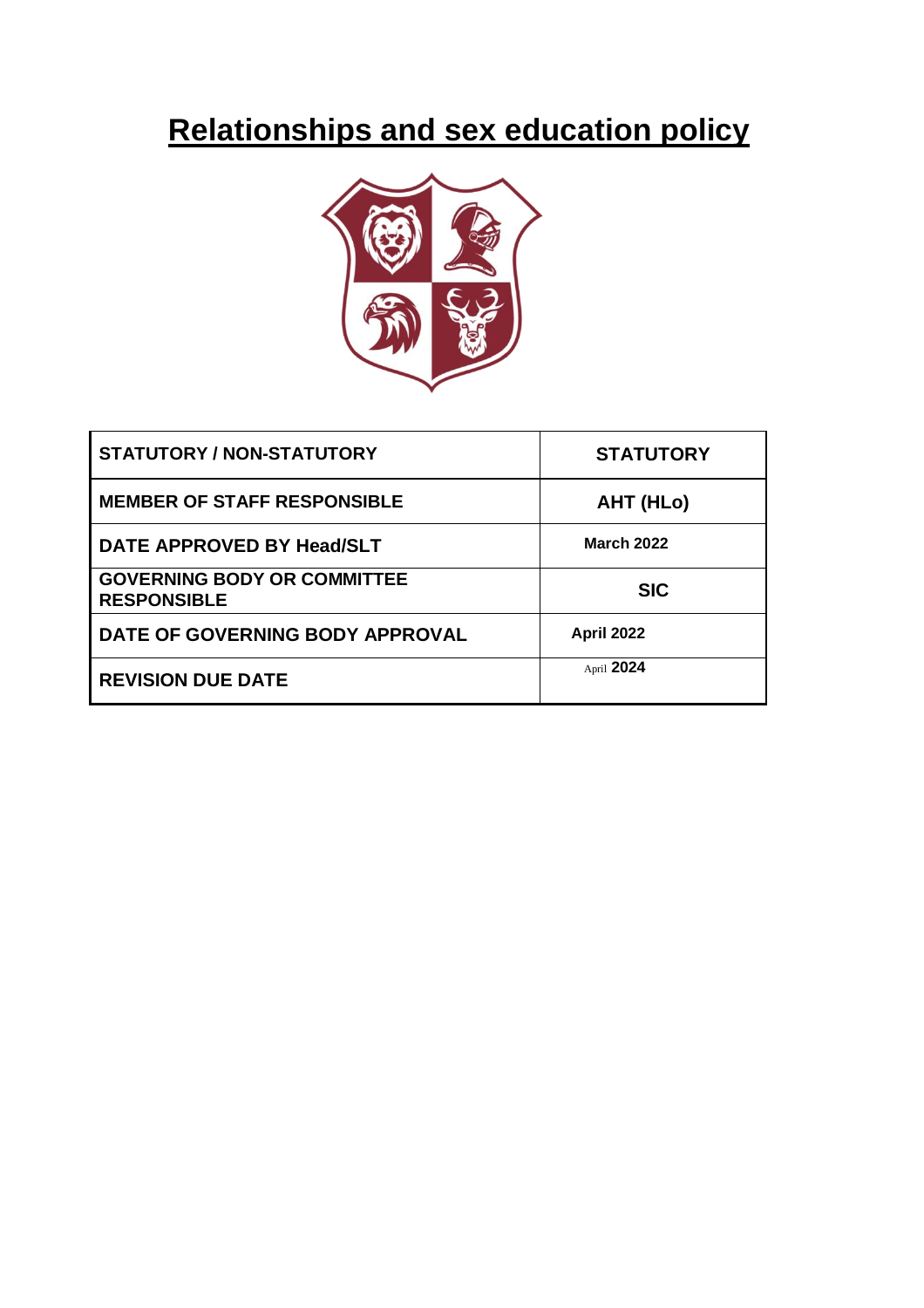# <span id="page-1-0"></span>**Contents**

## **1. Aims**

Noadswood's aims, vision and objectives are outlined below.

The aims of relationships and sex education (RSE) at our school are to:

- Provide a framework in which sensitive discussions can take place
- Prepare pupils for puberty, and give them an understanding of sexual development and the importance of health and hygiene
- Help pupils develop feelings of self-respect, confidence and empathy
- Create a positive culture around issues of sexuality and relationships
- Teach pupils the correct vocabulary to describe themselves and their bodies

At Noadswood we believe that our high quality Relationships and Sex Education will stay with our pupils for life. RSE is **not** about encouraging teenagers to become sexually active nor is it about promoting any particular lifestyle of relationship choice. RSE is about providing pupils with the knowledge, skills and confidence to make safe, healthy and informed relationship choices as young people and in the future as adults. Noadswood is pioneering an innovative RSE curriculum fit for the world that our young people are living in. We believe in empowering our pupils to understand their bodies, to reflect on their relationship values and to be able to openly discuss relationships and sex. We believe that this approach will reduce the risk of unhealthy and abusive relationships. At Noadswood we are committed to the important role that RSE plays in pupils' holistic education and we aim to build on the RSE programmes covered in Primary School.

At Noadswood our Relationships and Sex Education Programme seeks to give:

young people the information they need to help them develop healthy, nurturing relationships of all kinds including:

- Families
- Respectful relationships, including friendships
- Online and media
- Being safe
- Intimate and sexual relationships, including sexual health

For more information about our RSE curriculum, including a termly break down of which topics are being delivered, please see our curriciulm page here: [Citizenship | Noadswood school](https://www.noadswood.hants.sch.uk/curriculum/citizenship)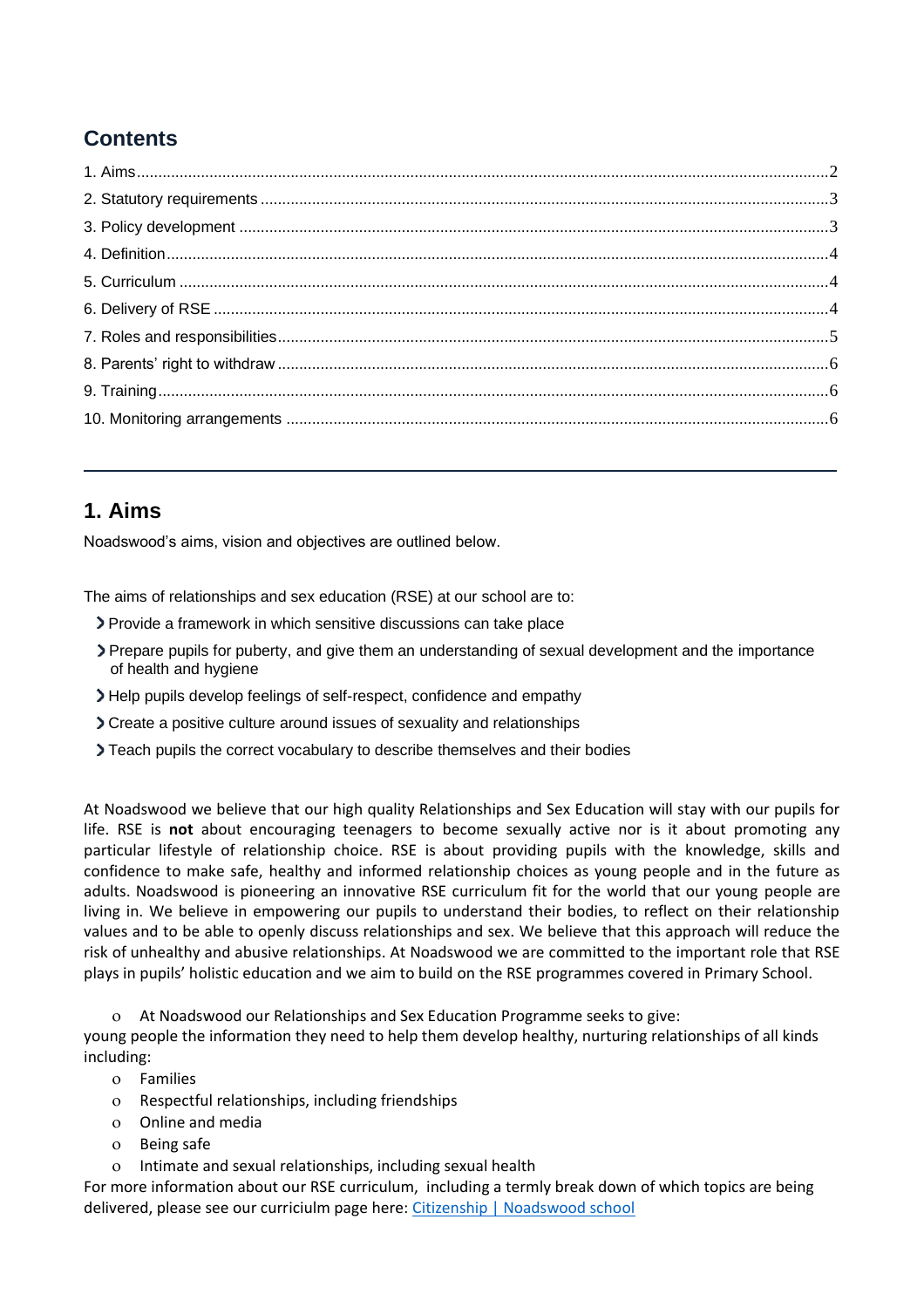## <span id="page-2-0"></span>**2. Statutory requirements**

As a secondary academy school we must provide RSE to all pupils as per section 34 of the [Children](http://www.legislation.gov.uk/ukpga/2017/16/section/34/enacted)  [and](http://www.legislation.gov.uk/ukpga/2017/16/section/34/enacted) [Social work act 2017.](http://www.legislation.gov.uk/ukpga/2017/16/section/34/enacted)

In teaching RSE, we are required by our funding agreements to have regard to statutory guidance issued by the secretary of state June 2019 and to take effect from September 2020 and as outlined in section 403 of the [Education Act 1996.](http://www.legislation.gov.uk/ukpga/1996/56/contents)

At Noadswood we teach RSE as set out in this policy.

## **3. Policy development**

This Policy has been developed in consultation with staff, pupils and parents. The consultation and policy development process involved the following steps:

- 1. Review a member of staff or working group pulled together all relevant information including relevant national and local guidance
- 2. Staff and Governor consultation all school staff were given the opportunity to look at the policy and make recommendations
- 3. Parent consultation parents were given the opportunity to look at the policy and make recommendations.
- 4. Pupil consultation we investigated what pupils thought about the RSE provision
- <span id="page-2-1"></span>5. Ratification – once amendments were made, the policy was shared with governors and ratified

## **4. Definition**

RSE is about the emotional, social and cultural development of pupils, and involves learning about relationships, sexual health, sexuality, healthy lifestyles, diversity and personal identity.

RSE involves a combination of sharing information, and exploring issues and values.

RSE is not about the promotion of sexual activity.

RSE is delivered as part of Noadswood's 'Citizenship+' curriculum, which also includes Citizenship,SMSC and British Values content.

## **5. Curriculum**

Our curriculum is set out as per section 1 but we may need to adapt it as and when necessary.

We have developed the curriculum in consultation with parents, pupils, staff and Governors, taking into account the age, needs and feelings of pupils. If pupils ask questions outside the scope of this policy, teachers will respond in an appropriate manner so they are fully informed and do not seek answers online.

You can find our full currciulum content here[: Citizenship | Noadswood school](https://www.noadswood.hants.sch.uk/curriculum/citizenship)

## **6. Delivery of RSE**

RSE is taught within the Citizenship+ education curriculum. We have recently expanded the number of lessons delivered for Citizenship+ content including RSE. Year 7 and Year 8 pupils now have three one hour sessions per fortnight. From the 2021 academic year, Year 9 will complete the AQA GCSE Citizenship.

Biological aspects of RSE are taught within the science curriculum, and other aspects are included in Religious Education (RE).

Pupils also receive stand-alone sex education sessions delivered by a trained health professional.

RSE focuses on giving young people the information they need to help them develop healthy, nurturing relationships of all kinds including:

>Families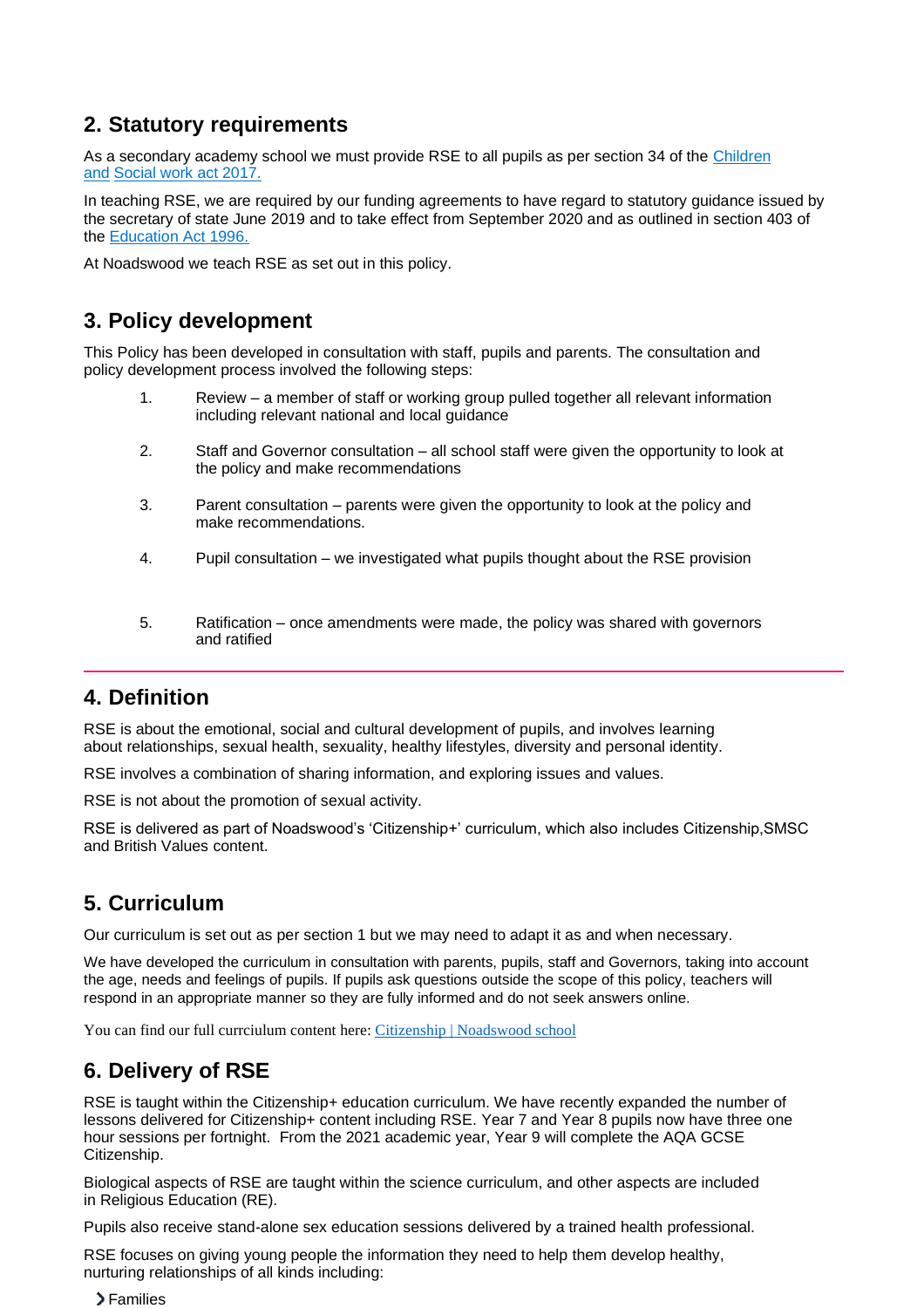- Respectful relationships, including friendships
- > Online and media
- >Being safe
- Intimate and sexual relationships, including sexual health

For more information about our RSE curriculum, see Appendix 1 (which provides an outline of the whole Citizenship curriculum and Appendix 2.

These areas of learning are taught within the context of family life taking care to ensure that there is no stigmatisation of children based on their home circumstances (families can include single parent families, LGBT parents, families headed by grandparents, adoptive parents, foster parents/carers amongst other structures) along with reflecting sensitively that some children may have a different structure of support around them (for example: looked after children or young carers).

Where possible all pupils will remain with their class for RSE lessons. Pupils with SEN or pupils who have been identified as likely to need SEMH support with RSE will either receive the support of a Teaching Assistant during their RSE lessons, or arrangements will be made for specific pupils to be withdrawn from RSE lessons with the rest of their class to receive a differentiated version of the RSE programme. The

#### <span id="page-3-0"></span>SENCO will make the relevant plans at the start of each academic year, in consultation with parents.

Sensitive and Controversial Topics HLO – I don't think we need all of the below – it is not in the Key model policy?

- 1. During RSE lessons (and at other times) controversial topics may arise. The judgement of individual teachers will decide as to whether the subjects are suitable for class discussion. Teachers will try to answer pupils' questions honestly, sensitively and in such a way that takes the context into account. In all circumstances, the professional judgement of the teacher must come in to play
- 2. If a question is felt to be too explicit, the teacher will acknowledge it and deal with it outside the whole class setting
- 3. Teachers should establish a set of ground rules so that young people are aware of parameters.
- 4. Pupils should never be asked to disclose their sexual orientation or personal information about themselves or others
- 5. Teachers and pupils will show respect for all genders, sexualities and different types of families
- 6. Any concerns that arise about sexual abuse or any other safeguarding issues must be followed up under the school's safeguarding procedures
- 7. Where discussions about sexual behaviour arise from apparently unrelated topics, teachers will give attention to relevant issues, again using professional judgement.
- 8. HIV/AIDS Informative discussions covering the transmission of the HIV virus may, by the very nature of the subject, include discussion of certain sexual acts and practices. Teachers will deal sensitively and objectively with information of this kind, and will always avoid the development of bias and prejudice. Teachers will challenge stereotypes and misconceptions about HIV.
- 9. Teachers should also be aware that they may be dealing with pupils who are HIV positive or who have close links with others who are.

### **7. Roles and responsibilities**

#### **7.1 The Governing Board**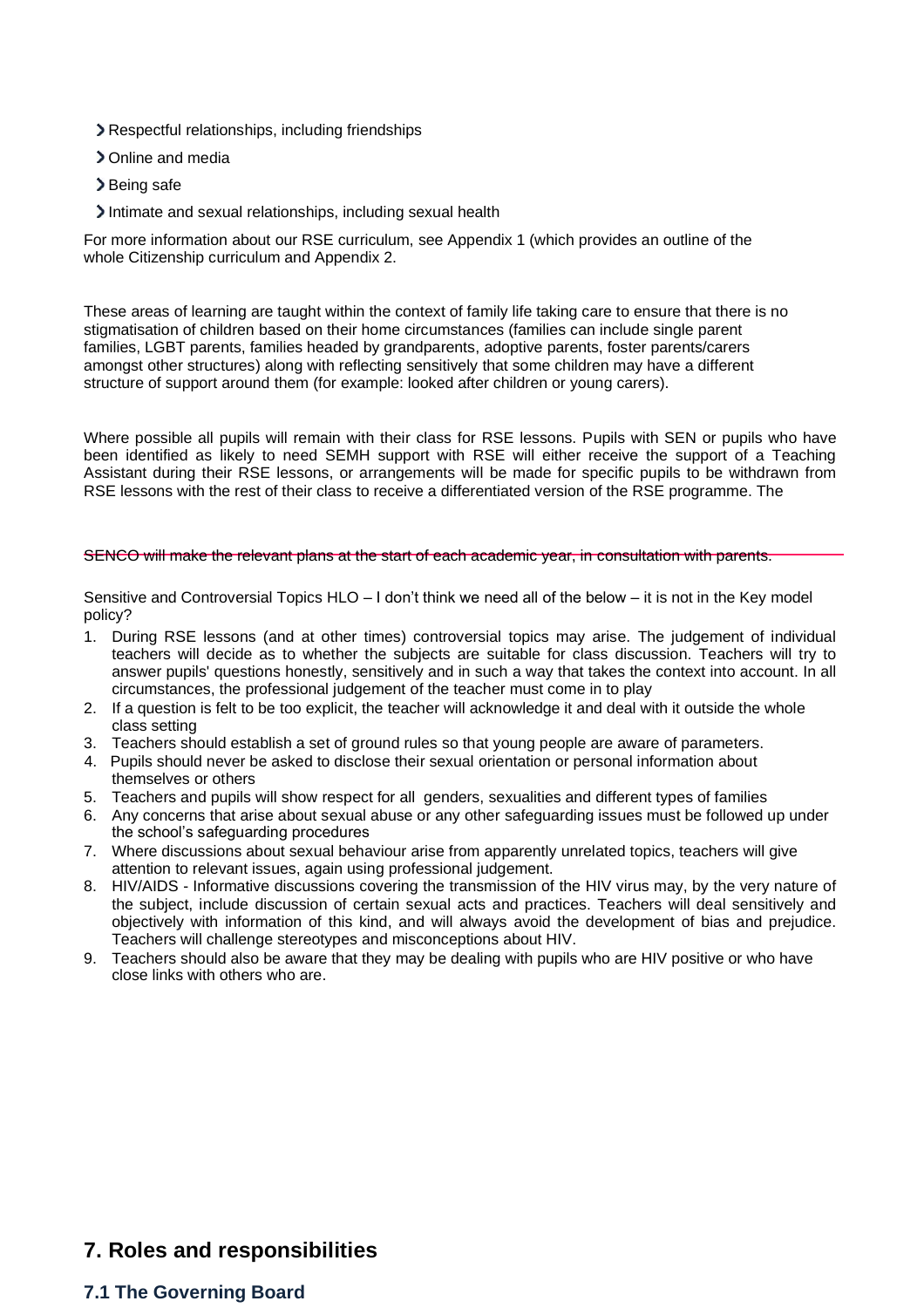The governing board will approve the RSE policy, and hold the headteacher to account for its implementation.

#### **7.2 The Headteacher**

The Headteacher is responsible for ensuring that RSE is taught consistently across the school, and for managing requests to withdraw pupils from non-statutory/non-science components of RSE (see section 8).

## **7.3 Staff**

Staff are responsible for:

- Delivering RSE in a sensitive way
- Modelling positive attitudes to RSE
- > Monitoring progress
- Responding to the needs of individual pupils
- Responding appropriately to pupils whose parents wish them to be withdrawn from the nonstatutory/non-science components of RSE

Staff do not have the right to opt out of teaching RSE. Staff who have concerns about teaching RSE are encouraged to discuss this with the headteacher.

Staff responsible for teaching RSE at Noadswood:

Mrs N Sullivan – RSE/Citizenship Lead

Miss H Loveday

Mrs A Mansbridge

<span id="page-4-0"></span>Miss E Walker

#### Miss H McNa

Miss H Pidgley

Mrs H Smoker

Mrs J Brown

Mr J Stone

Mrs K Davies

Miss L McEntee

Mrs S Groom

Mr S Wilkinson

Mrs Z Hockings

### **7.4 Pupils**

Pupils are expected to engage fully in RSE and, when discussing issues related to RSE, treat others with respect and sensitivity.

## **8. Parents' right to withdraw**